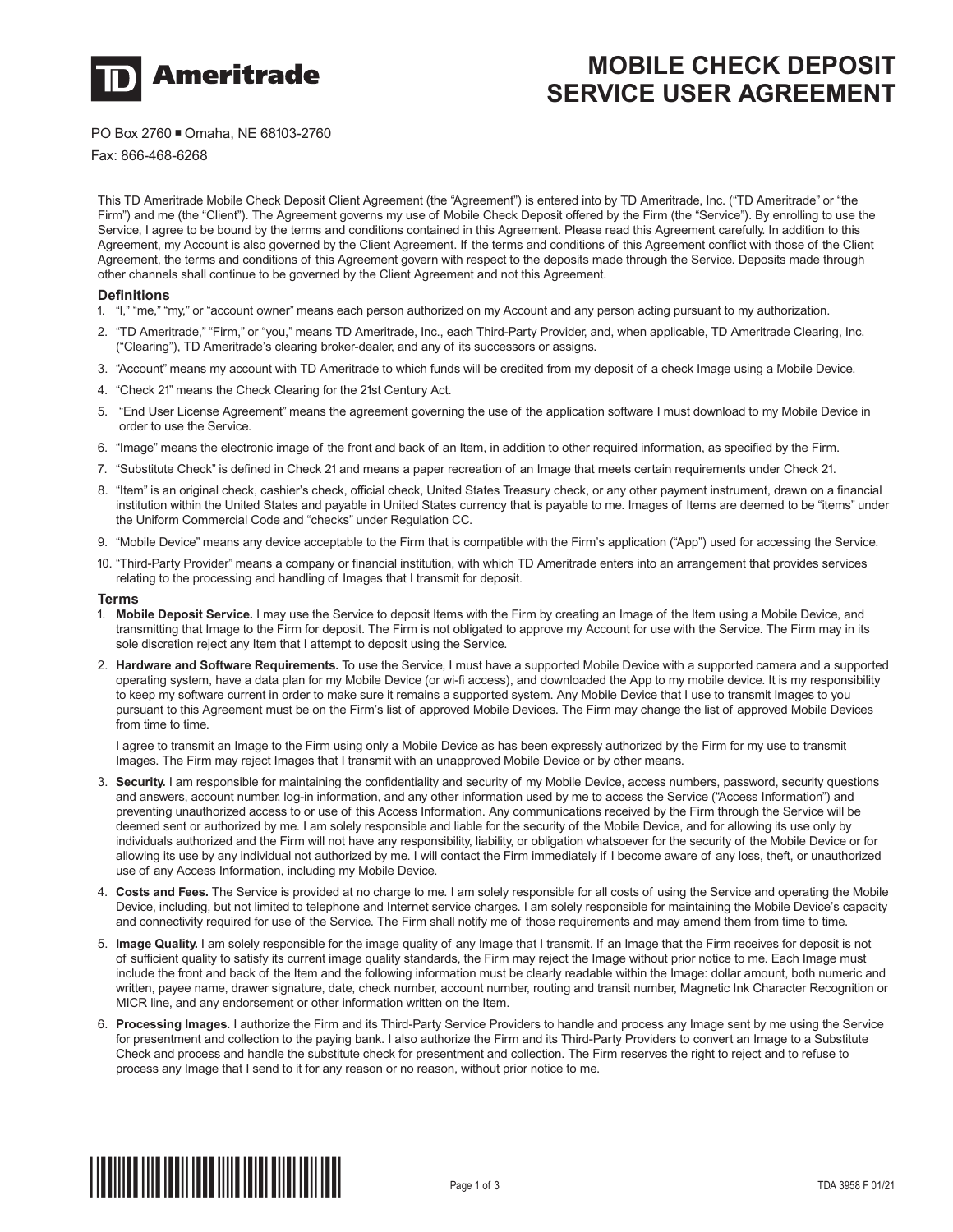- 7. **Deposit Limits.** The Firm has established limits on the dollar amount and/or number of Items or deposits ("Deposit Limit"). The Deposit Limits applicable to your account will be displayed on your Mobile Device during the Mobile Deposit process. I may not use the Service to deposit one or more Items that total more than the applicable Deposit Limit per business day, per account. I may not deposit the following types of checks through this Service: checks in amounts over the applicable daily Deposit Limit; checks made payable to cash; unendorsed checks; checks where I am not the payee or the drawer of the check, split checks; credit card checks; altered checks; checks in a foreign currency or drawn on a foreign bank; post-dated checks; stale-dated checks (generally, checks dated more than 180 days prior to receipt); unsigned checks; money orders; and traveler's checks. I agree not to make more than 20 check deposits per day. The Firm may revise the Deposit Limits at any time without prior notice to me.
- 8. **Deposit of Other Items; Deposits when Service Not Available.** I agree that I will not use the Service to deposit an Image of anything not meeting the definition of an "Item," within the meaning of Article 4 of the Uniform Commercial Code, as adopted by the State of Nebraska. If I use the Service to transmit an Image of anything that is not an Item, or if for any reason the Firm is not able to recognize as an Item, the Firm may reject it without prior notice to me. I agree to deposit any rejected or ineligible items through other deposit channels that are offered by the Firm, such as at a branch or by mail. I further agree to use such other deposit channels when the Service may not be available.
- 9. **Returned Items.** I am solely responsible for any Image for which I have been given provisional credit to my Account, and any such Image that is returned or rejected may be charged to my Account. I acknowledge that all credits received for Images deposited through the Service are provisional, subject to verification and final settlement of the Images. In the event of the return or reject of a deposited Image, the Firm may return the Image to me in the form of an Image, a paper printout of the Image, or a substitute check.
- 10. **Handling of Transmitted Items.** I agree not to allow an Item or an Image of the Item to be deposited or presented for payment more than once through one or more financial institutions, to the extent that it could result in the payment of the Item and/or an Image of the Item more than once. If an Image of an Item has been transmitted to the Firm or to any other bank, I will not allow the Item to be subsequently deposited or presented by any other means.

I agree that, for any Item which I have deposited using the Service, I shall apply a restrictive endorsement on the paper check itself before or during the scanning of the check. The restrictive endorsement shall include the words "For mobile deposit at TD Ameritrade only" and be placed above the signature line. I agree that if TD Ameritrade accepts an Item that does not bear the restrictive endorsement, I will nonetheless be solely liable in the event the Item is presented for payment more than once.

 If any Item is presented or deposited more than once, whether by Image or by any other means, the Firm may, at its discretion, reject it or return it and charge it against my Account without prior notice. The Firm may also charge my Account for any warranty claim or adjustment arising from the presentment or deposit of the Item more than once, regardless of whether or not the Item is returned by the paying bank or any collecting bank. For any Image which I have deposited using the Service, I solely shall be responsible for preventing the deposit of another Image of the Item or presentment of the Item by any other means and by any other person. In no event shall the Firm be responsible, liable, or have any obligation whatsoever in the event that an item is presented for payment more than once, if any item is presented for payment that has already been presented to TD Ameritrade or any other financial institution by any other means or if previously transmitted through the Service.

- 11. **Retention of Items.** Though losses caused by the original not being available are rare, I am responsible to retain the Item for 14 calendar days after funds from the deposit of the Image of the Item have posted to my Account. I agree to write across the top of the front of the Item "ELECTRONICALLY PRESENTED" after depositing the Image using the Service. I agree to retain the Items in a secure area to prevent unauthorized persons from gaining custody of such retained Images. If requested by TD Ameritrade, I agree to promptly provide any retained Item (or, if the Item is no longer in existence, a sufficient copy of the front and back of the Item) to TD Ameritrade as requested to aid in the clearing and collection process or to resolve claims by third parties with respect to any Item. If requested by TD Ameritrade, I will agree to retain the Item for longer than 14 days. I further agree to destroy the Item 14 days after funds from the deposit of the Image of the Item have posted to my Account.
- 12. **Cooperation with Investigations.** I agree to cooperate with TD Ameritrade in the investigation of unusual transactions, poor quality transmissions, and resolution of any claims, including by providing, upon request by TD Ameritrade, any originals or copies of Items in my possession and my records relating to Items.
- 13. **Errors.** I agree to notify TD Ameritrade of any suspected errors regarding Items deposited through the Service right away, and in no event later than 30 days after the applicable TD Ameritrade account statement is sent to me. Unless I notify the Firm within 30 days, such statement regarding all deposits made through the Service shall be deemed correct, and I am prohibited from bringing a claim against the Firm for such alleged error.

### 14. **Payment Processing.**

- a. *Item Processing.* If I send Images that are incomplete, that fail to satisfy the Firm's image quality requirements, or otherwise do not allow the Firm to meet the requirements of Check 21 or any image exchange agreement that would cover further electronic transmission of Images that I send, or the Firm is otherwise unable to process Images that I send, the Firm may charge the Images back to my Account.
- b. *Transmission of Items.* The Images that I send are not considered received by the Firm until I view a confirmation screen, indicating my deposit was received and accepted. However, this does not mean that the transmission of the Image was complete or error free. As stated above, the Firm may refuse to process any Image that I send for any reason or no reason.
- c. *Funds Availability*. If an Image that I transmit through the Service is received, found to be in good order, and accepted before 4 p.m. Eastern Time on a business day that the Firm and its depositing bank are open, TD Ameritrade will post the funds arising from the deposit to my Account. Images transmitted via the Service are subject to review with compliance and business rules. Notwithstanding this funds availability policy, the Firm reserves the right to delay the crediting of funds to the Account, or extend the time period of a hold on the Account, for funds arising from the deposit of Images without prior notice to me. Funds must post to my account before I can trade with them; they typically post one to two business days after TD Ameritrade receives my check. TD Ameritrade restricts withdrawals and trading of certain securities until my deposit clears, which can take an additional four to five days. TD Ameritrade determines the securities I can't trade based on market risk; these include, but aren't limited to, stock options, some foreign securities, and most stocks priced under \$5 per share. All electronic deposits are subject to review and may be restricted for 60 days. Check deposits are not processed on Saturdays, Sundays, or New York Stock Exchange and bank holidays. Dollar amounts will aggregate over the weekend to determine the daily Deposit Limits.
- d. *Notices.* In order to use the Service, I must have previously consented to the electronic delivery of communications from you, and any notices regarding the Service will be sent to me through the App, or by other electronic means.